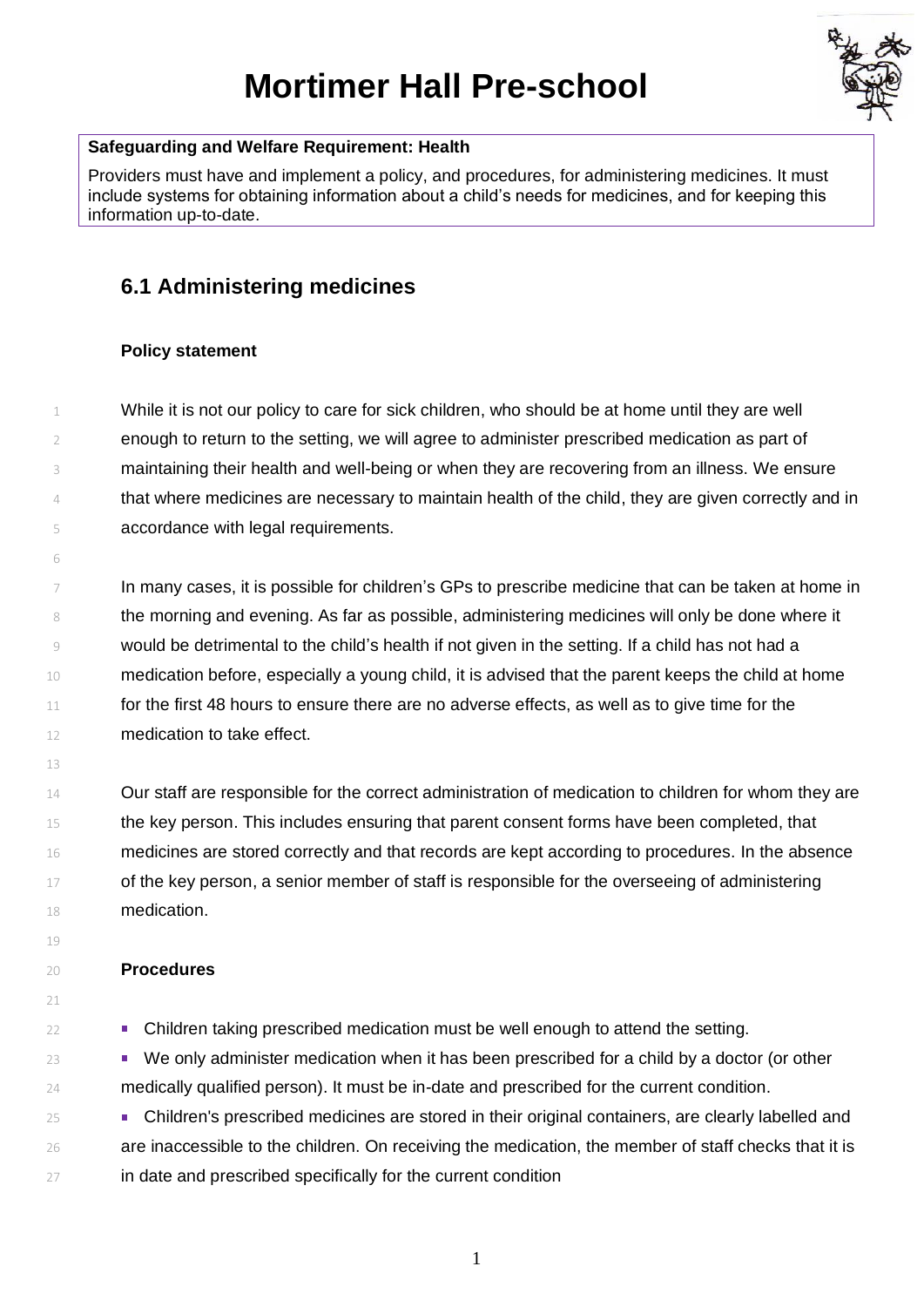# 6.1 Administering Medicines



 Parents must give prior written permission for the administration of medication. The staff member receiving the medication will ask the parent to sign a consent form stating the following information. No medication may be given without these details being provided: **-** the full name of child and date of birth; **-** the name of medication and strength; **-** who prescribed it; **-** the dosage and times to be given in the setting; **-** the method of administration; **-** how the medication should be stored and its expiry date; **-** any possible side effects that may be expected; and **-** the signature of the parent, their printed name and the date. The administration of medicine is recorded accurately in our medication record book each time <sup>41</sup> it is given and is signed by the person administering the medication and a witness. Parents are shown the record at the end of the day and asked to sign the record book to acknowledge the administration of the medicine. The medication record book records the: **-** name of the child; **-** name and strength of the medication; **-** name of the doctor that prescribed it; **-** date and time of the dose; **-** dose given and method; **-** signature of the person administering the medication [and a witness]; and **-** parent's signature. We use the Pre-school Learning Alliance Medication Administration Record book for recording the administration of medicine and comply with the detailed procedures set out in that publication. If the administration of prescribed medication requires medical knowledge, we obtain individual training for the relevant member of staff by a health professional. If rectal diazepam is given, another member of staff must be present and co-signs the record book. 57 No child may self-administer. Where children are capable of understanding when they need medication, for example with asthma, they should be encouraged to tell their key person what they need. However, this does not replace staff vigilance in knowing and responding when a child requires medication. 61 We monitor the medication record book is monitored to look at the frequency of medication given in the setting. For example, a high incidence of antibiotics being prescribed for a number of children at similar times may indicate a need for better infection control.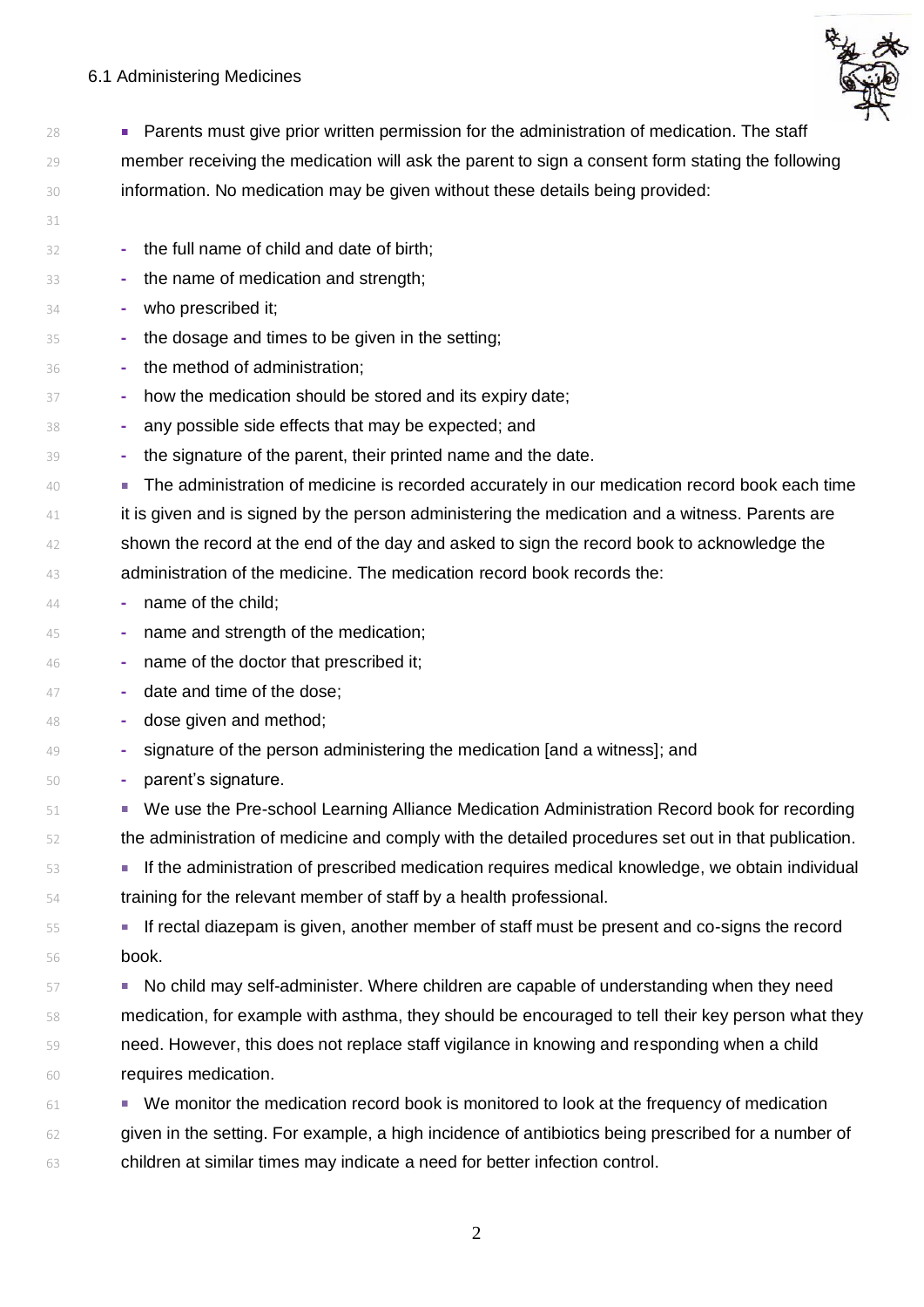Storage of medicines

**All medication is stored safely in a locked cupboard or refrigerated as required. Where the**  cupboard or refrigerator is not used solely for storing medicines, they are kept in a marked plastic box.

 The child's key person is responsible for ensuring medicine is handed back at the end of the day to the parent.

 For some conditions, medication may be kept in the setting to be administered on a regular or as-and-when- required basis. A senior member of staff checks that any medication held in the setting, is in date and return any out-of-date medication back to the parent.

 $\frac{1}{4}$  Any prescription medicines required by children are kept in a sealed box on the top shelf of a cupboard, accessible only to staff.

*Children who have long term medical conditions and who may require ongoing medication*

79 We carry out a risk assessment for each child with a long term medical condition that requires on-going medication. This is the responsibility of our manager alongside the key person. Other 81 medical or social care personnel may need to be involved in the risk assessment.

**Parents will also contribute to a risk assessment. They should be shown around the setting,** 83 understand the routines and activities and point out anything which they think may be a risk factor **for their child.** 

85 For some medical conditions, key staff will need to have training in a basic understanding of the 86 condition, as well as how the medication is to be administered correctly. The training needs for 87 staff form part of the risk assessment.

88 The risk assessment includes vigorous activities and any other activity that may give cause for 89 concern regarding an individual child's health needs.

 The risk assessment includes arrangements for taking medicines on outings and advice is 91 sought from the child's GP if necessary where there are concerns.

 An individual health plan for the child is drawn up with the parent; outlining the key person's 93 role and what information must be shared with other adults who care for the child.

**Figure 10 The individual health plan should include the measures to be taken in an emergency.** 

95 We review the individual health plan every six months, or more frequently if necessary. This includes reviewing the medication, e.g. changes to the medication or the dosage, any side effects **noted etc.** 

 Parents receive a copy of the individual health plan and each contributor, including the parent, **signs it.**